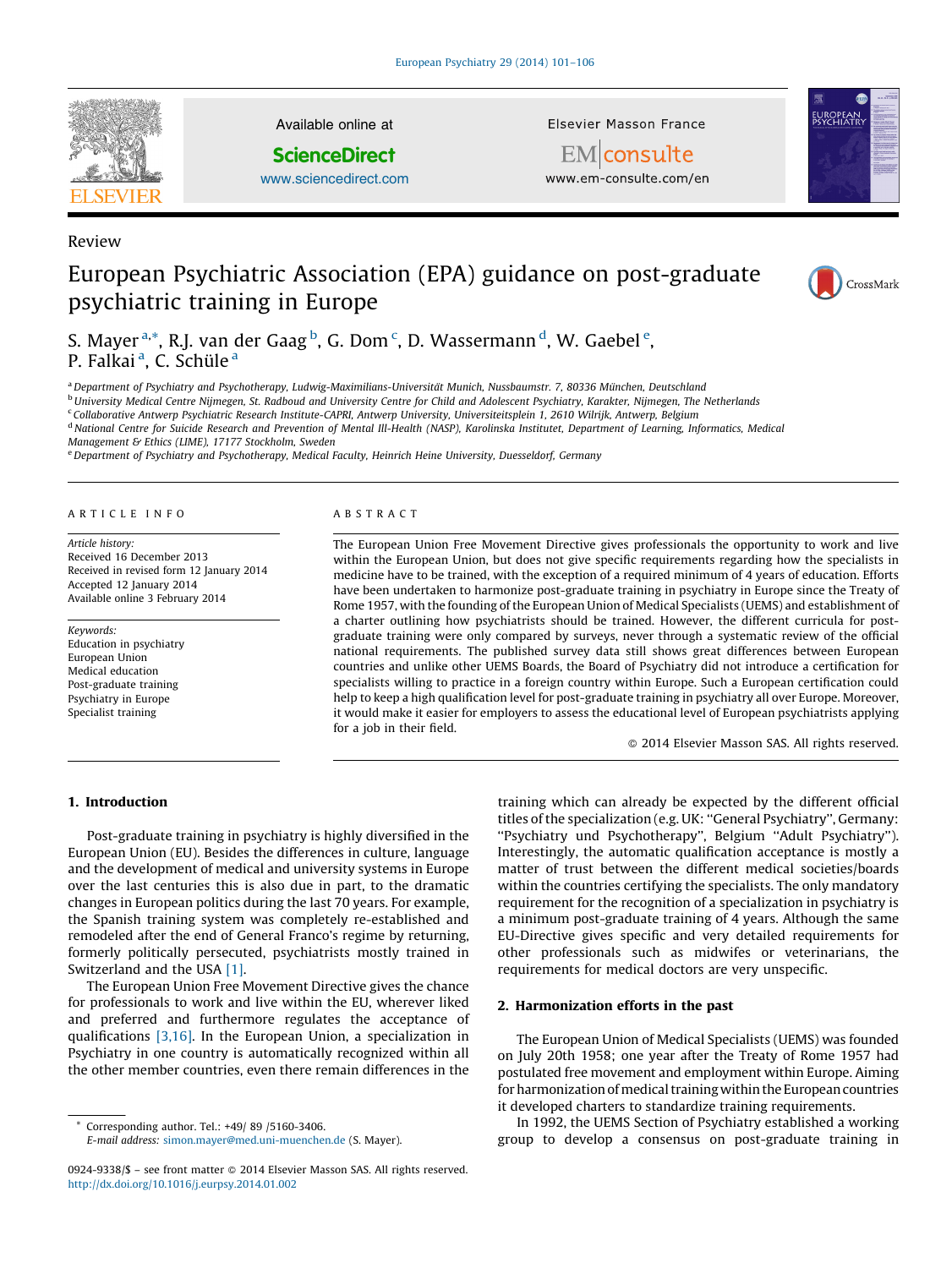psychiatry in Europe. This UEMS Board of Psychiatry approved a charter in 2000, with a final revision in 2003 [\[18\]](#page-5-0). This charter gives precise numbers of how many hours of training are recommended for the different fields of psychiatry for post-graduate training. For example: practical application of psychotherapy with individuals as well as family and groups, under a continuous supervision of at least 100 hours, and theoretical training in psychotherapy over at least 120 hours, are named as essential. The basics of psychiatry training should be taught as structured training (lectures, seminars, etc.) over 4 years, on average for 4 hours per week. Another aspect mentioned in the charter is the qualification of the Head of training. He/she should have been practicing psychiatry for at least 5 years after specialist accreditation and should be authorized by national authorities for this task. Additional psychiatric staff who participates in the training program should be experienced in the whole field of psychiatry.

However it is critical that the structure of training is similar although there may not be a possibility of achieving this due to variations in health care systems and resources. However certain principles such as rotational nature of training and exposure to different methods of therapeutic skills can be acquired readily. In this paper, we propose a set of recommendations being aware that these may take some time in fulfilment.

## 3. Publication review

## 3.1. Method

Unfortunately there is no official website or systematic review available to compare the different curricula for post-graduate training in psychiatry in Europe. On some sites, some information on training programs was available. Official sources for the curricula, if available on the Internet, are written in the language of the country, which makes a systematic comparison difficult. Therefore we did a systematic review of the available publications on the topic post-graduate training in psychiatry in Europe. We used Medline for research of scientific articles using the following English keywords:

- ''post graduate training psychiatry'';
- ''residency psychiatry Europe'';
- ''specialist training psychiatry Europe'';
- ''UEMS psychiatry''.

Furthermore, we used google to search for published posttraining curricula in Spanish, French, English and German and sent

#### Table 1 Literature overview.

e-mails to representatives of different professional medical societies to ask for access and translations of their curricula.

# 3.2. Results

In total, we found 218 articles on the term ''post-graduate training psychiatry'', 175 on ''residency psychiatry Europe'', 340 on ''specialist training psychiatry Europe'' and 12 on ''UEMS psychiatry. We excluded all articles not published in English, French, German and Spain, those articles, which were older than 20 years and articles without a link to actual post-graduate training on psychiatry in Europe. In summary, only six papers out of Medline were about post-graduate training on psychiatry in Europe (Table 1).

Google and personal contact to representatives of different professional medical societies helped to access and translate the original post-graduate curricula of France, the Netherlands, Sweden, Belgium and Germany.

Since UEMS Section and Board of Psychiatry published their recommendations on post-graduate training several other surveys had been conducted to cover the differences in psychiatric training in Europe.

Lotz-Rambaldi, et al. [\[9\]](#page-5-0) sent a survey to all representatives of the UEMS Section and Board of Psychiatry which was given to the national training institutes. Chiefs of training and trainee representatives were invited to download the survey and send it back. This survey with more than 900 participants showed several differences between the countries, e.g. concerning it being mandatory to treat own patients with psychotherapy, if there is a final exam to be officially certified and most importantly the duration of the post-graduate training. In opposition to the UEMS Charter only 82,5% of the heads of training have experience of more than 5 years and only 86% received training in psychotherapy. Comparing all 923-survey participants only 59% of the curricula complies with the UEMS Charter.

Another survey [\[14\]](#page-5-0), based on questionnaires distributed to psychiatric trainees, show similar results. However, a recent survey [\[6\]](#page-5-0) also based on questionnaires given out to psychiatric trainees, considers the training programs and assessment methods to be comparable, but complains of inadequate quality assurance mechanisms.

All these surveys are limited in several respects: firstly, they give a ''non-official'' overview, with a bias towards wrong answers. For example, in Germany it is compulsory to treat patients with psychotherapy for a minimum of 240 hours, with supervision after each fourth hour of treatment. However only 87% of the

| Authors               | Title                                                                          | Year | Magazine                      | Method                                                                              | n                        | Conclusion                                                                                                                                                 |
|-----------------------|--------------------------------------------------------------------------------|------|-------------------------------|-------------------------------------------------------------------------------------|--------------------------|------------------------------------------------------------------------------------------------------------------------------------------------------------|
| Lotz-Rambaldi, et al. | Specialist training in psychiatry<br>in Europe - results of the<br>UEMS-survey | 2008 | European Psychiatry           | Survey sent to representatives<br>and training centers of all<br>European countries | 409                      | Broad variety on post-graduate<br>training                                                                                                                 |
| Kuzman, et al.        | Psychiatry training in Europe:<br>views from the trenches                      | 2012 | Medical Teacher               | Survey sent to representatives<br>of the national psychiatric<br>associations       | 29                       | Structures of training similar,<br>quality assurance vary<br>significantly                                                                                 |
| Oakley and Malik      | Psychiatric training in Europe                                                 | 2010 | The Psychiatrist              | Survey during 16th European<br>Federation of Psychiatric<br>Trainees Forum 2008     | 22                       | Wide variation in length,<br>content and structure                                                                                                         |
| Hohagen               | Training in psychiatry and<br>psychotherapy in Germany                         | 2008 | Encephale                     | Description of the German<br>curriculum                                             | -                        | Description of the German<br>curriculum                                                                                                                    |
| Jarved, et al.        | The changing face of psychiatric<br>training in the UK                         | 2010 | Indian Journal of<br>Medicine | Review of the current<br>curriculum in the UK                                       | $\overline{\phantom{0}}$ | Review of the current<br>curriculum in the UK                                                                                                              |
| Gómez-Beneyto, et al. | The opinion of psychiatric<br>residents on the training they<br>receive        | 2011 | Actas Esp Psiquiatr           | Survey on Spanish trainees in<br>Psychiatry                                         | 216                      | For a majority the satisfaction<br>on the training is fair, however<br>a small but substantial<br>percentage did not comply<br>adequately with the program |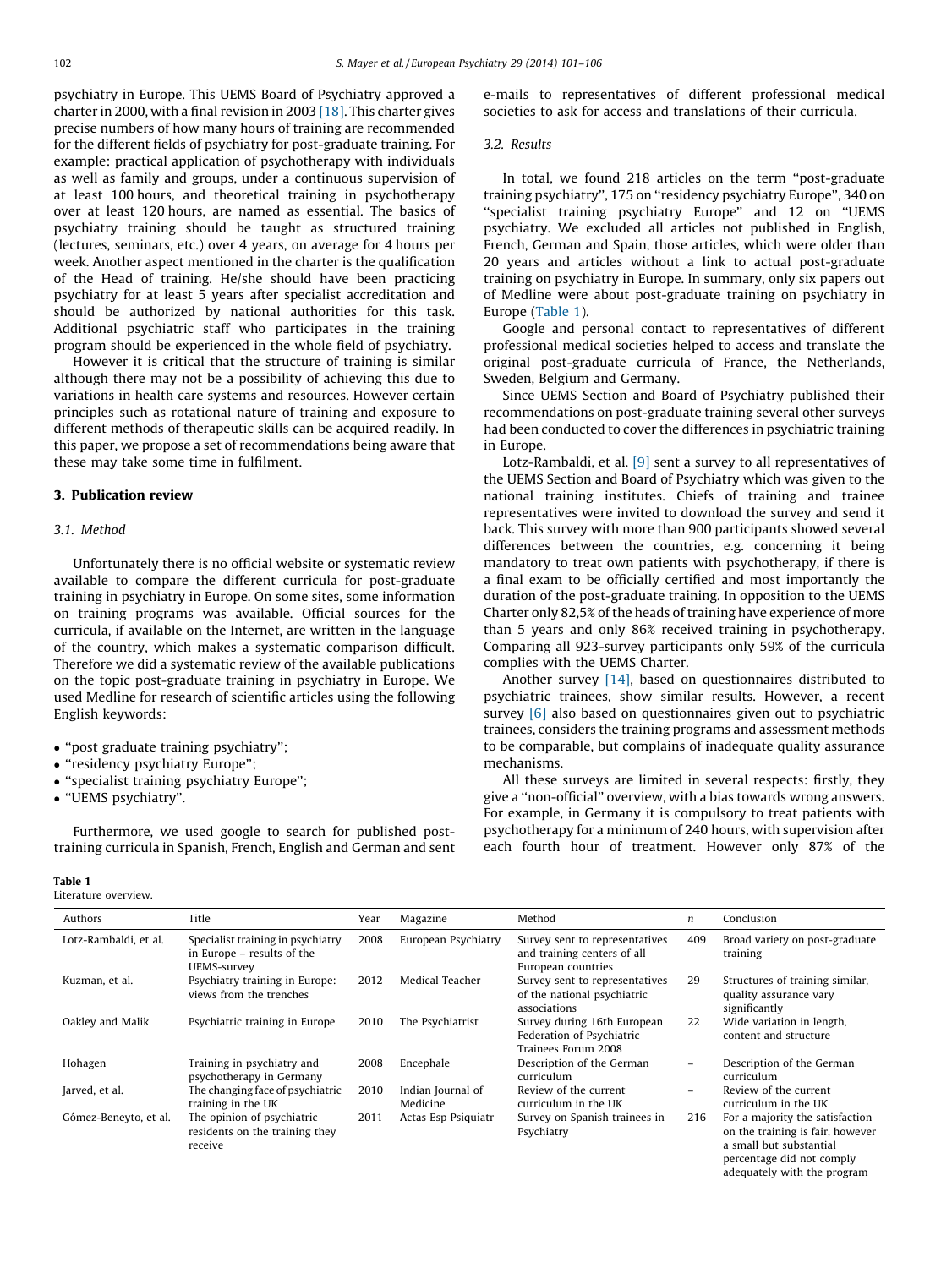participants of a survey in Germany named psychotherapy as mandatory and gave an average of 144 hours as required [\[9\].](#page-5-0) Furthermore, the available published data are not sufficient to compare the training between countries. These responses may also be affected by health care systems and resources available for training.

To get an objective overview over the different training methods and requirements within psychiatry in the EU countries, it would be necessary to compare the official requirements for specialization issued by the national-institutions responsible for the certification of specialization. Moreover a translation in the three link-languages of the EU would also be necessary.

# 4. Curricula overview

To give a systematic overview, we compared the official postgraduate curricula of those countries available on the Internet or through personal contact (Table 2).

## 4.1. Germany [\[8\]](#page-5-0)

In Germany, terms and conditions of post-graduate training in Medicine are defined by the National Board of Medical Professionals. Those requirements are a baseline for the state-branches of the Board to publish and determine a specific logbook. Even if each state-branch of the Medical Board publishes their own version of certification requirements, all of them are similar due to the requirements by the National Board.

Post-graduate training in psychiatry takes a minimum of 5 years (= 60 months) of training. A common core training of 24 months in general psychiatry is compulsory, as well as 12 months of training in neurology. Of the remaining 24 months, all can either be spent in general psychiatry (either in- or outpatient care) or 12 months in forensic psychiatry. An elective term of 12 months can be spent either in child- and adolescent psychiatry (an own specialization with also 60 months of training in Germany) or psychosomatic/psychotherapy. Instead of these 12 months, the trainee can complete a 6-month term in neuropathology, neurosurgery or internal medicine. The trainees have to participate in on-call duties during their training.

The acquisition of theoretical knowledge, which is defined in the curriculum is required in different fields of psychiatry and has to be confirmed by the chief of department. There are also minimum hours of training required in certain fields. German postgraduate students have to work 5 days per week, with theoretical training being either included in their work scheme or set afterwork. Part-time working is possible, but lengthens the training to the same percentage as the working time is reduced.

Furthermore, it is mandatory to complete 240 hours of treating own patients by psychotherapy (either cognitive behavioral or psychodynamic therapy) with supervision after each fourth session. 150 hours of personal therapy are also compulsory, as is also joining a Balint-Group for 70 hours.

After certification, the medical professional has to prove their continuing education using a point system e.g. for attending lectures, solving tests or joining conventions.

The specialization programs are currently undergoing an extensive revision process to ensure the quality of medical education and to include current developments in medical specializations like neurology or psychology.

## 4.2. The Netherlands [\[13\]](#page-5-0)

In the Netherlands, terms and conditions of training for a medical specialization are defined by the Concilium of the responsible college.

These are certified by the College of Medical Specialization within the Royal Dutch Medical Association. Certification and re-Certification (every 5 years at the most) is regulated by the Medical Registration Body. In the Netherlands, certification as a medical doctor is issued by the state; all further certifications e.g. for specializations, are regulated by professional self-governance with regular supervision from the authorities.

The medical specializations are regulated according to the competences defined by the Canadian Medical Association. When all competencies required are met and certified, the resident can, with support from his/her trainer, ask for certification in that specialty. There is a continuous assessment and several tests, as well as biannual examinations, rather than one final examination.

The training programs for medical specialties are written by the Concilium, in this case Psychiatricum, which defines the requirements and specifies the length of the training. However these programs can be tailored, according to the knowledge and skills of the individual resident, who may acquire these skills at a faster or slower pace.

In the Netherlands, the average training time for specialization in psychiatry is four and a half years. The training comprises a country wide interactive tutor geared theoretical training program and nine 6-month rotations in different services. On average, trainees receive one day per week of theoretical training, paid for by the government and work as a resident (with on-call duties) in a service for the remaining four days a week. Residents are allowed to work on a part-time basis.

There is a common core training of two and a half years in which the resident is taught the basics of psychiatry and trains in clinical, outpatient and emergency psychiatry settings. After completing

# Table 2

Curricula overview.

|                                             | Germany                                                | The Netherlands                        | Sweden                                       | Belgium                                  | UK                                          | France                             |
|---------------------------------------------|--------------------------------------------------------|----------------------------------------|----------------------------------------------|------------------------------------------|---------------------------------------------|------------------------------------|
| Name of specialty                           | Psychiatry and<br>Psychotherapy                        | Psychiatry                             | Psychiatry                                   | Adult psychiatry                         | Depending on the<br>chosen special training | Psychiatry                         |
| Length of training                          | 5 years                                                | 4.5 years                              | 5 years                                      | 5 years                                  | 6 years                                     | 4 years                            |
| Compulsory training in<br>internal medicine | No                                                     | 0.5 years general<br>hospital training | 1 year Internal<br>Medicine and<br>neurology | No                                       | 0.5 years                                   | 1 year in any<br>field of medicine |
| Compulsory training in<br>neurology         | 1 year                                                 |                                        |                                              | N <sub>0</sub>                           | 0.5 years                                   |                                    |
| Compulsory practicing<br>psychotherapy      | 240 hours treating<br>own patients under<br>supervison | Yes                                    | Yes                                          | No information                           | 2 cases                                     | No                                 |
| Exams during training                       | N <sub>0</sub>                                         | $2$ /year                              | No                                           | N <sub>0</sub>                           | After 3 years<br>core-training              | Depends on<br>the region           |
| Final exam                                  | After completed<br>training                            | No                                     | No                                           | After 2 years of<br>theoretical training | No                                          |                                    |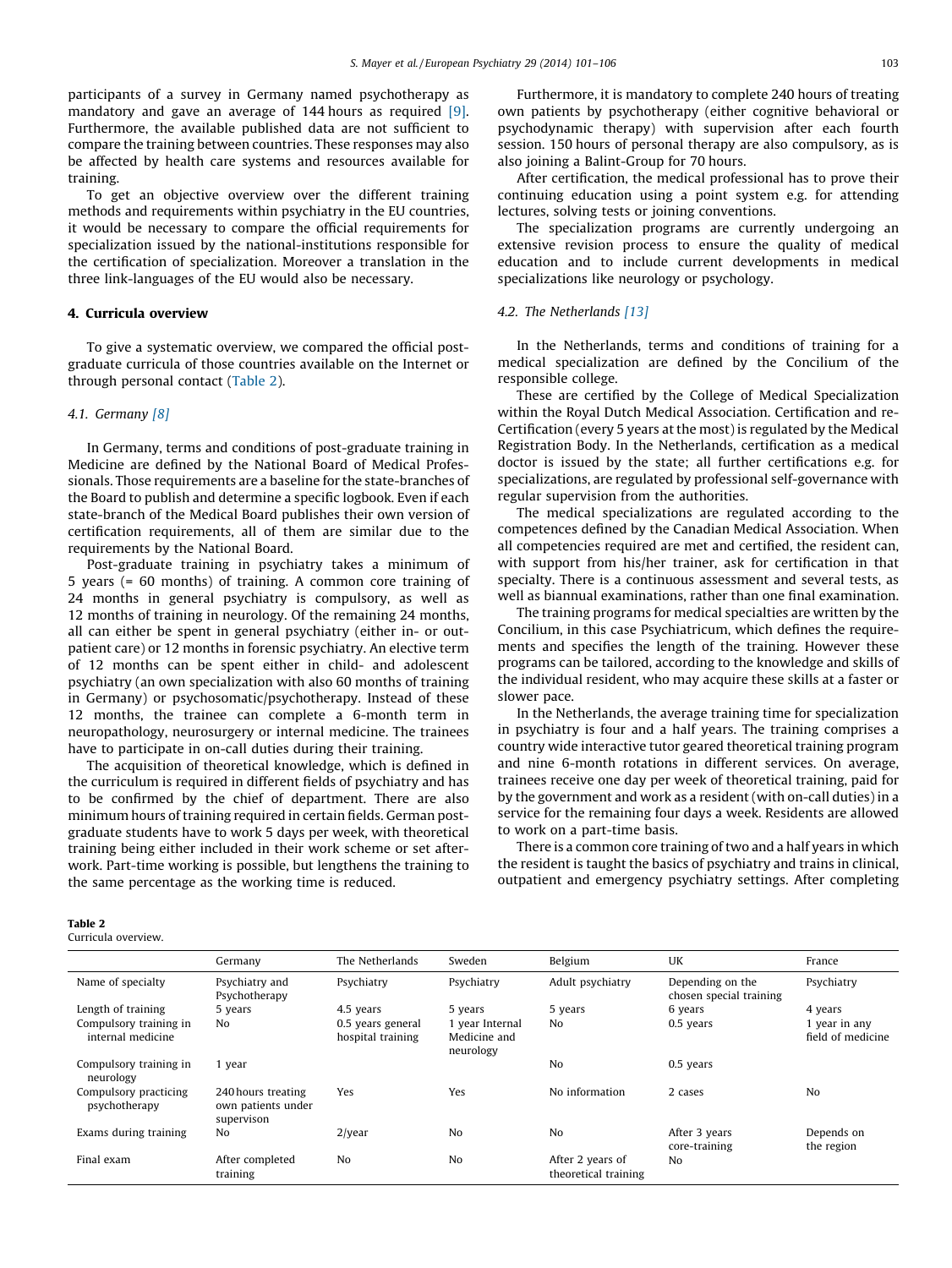the core training, the resident chooses a direction that appeals to his/her preferences/ambitions in:

- adult psychiatry;
- child and adolescent psychiatry;
- old age psychiatry.

For these two latter ''areas of special interest'', there are countrywide curricula and residency rotations with different topics of clinical training. For the area of ''adult psychiatry'', the resident can choose "à la carte" with curricula in different clinical directions, such as psychotherapy, addiction psychiatry, forensic psychiatry, etc.

All the residents must pass an examination twice a year in general psychiatry, the results of which are linked to their level of training. Finally, along with the competencies that have been accredited by their tutors and supervisors, the resident must show that she/he has passed all the tests linked to the different courses and has performed well on the bi-annual exam.

Every resident has to complete a scientific study on the level of a peer-reviewed article and present the results to trainers and peers.

There are strict rules for certification and re-certification. The latter are subject currently to a serious revision as to ensure the quality of medical professionals in all fields.

# 4.3. France [\[10,17\]](#page-5-0)

In France, accreditation to become specialized in Psychiatry ("Diplôme d'études spécialisées [DES] de psychiatrie") is regulated in a National Bulletin. Each region of France is allowed to adapt these formal requirements to their own curriculum.

A 4-year curriculum is mandatory, with 24 months of training in an accredited psychiatric hospital, (6 months of which has to be spent in a university hospital or university affiliated hospital), 12 months training in child- and adolescent psychiatry and 12 months in any other field of medicine in a DES-accredited hospital.

To gain theoretical knowledge, 250 hours of classes are compulsory.

The formal requirements to become certified depend on the region, some regions only demand physical attendance, others have oral exams as a part of the curriculum.

#### 4.4. Belgium [\[5\]](#page-5-0)

In Belgium, terms and conditions of training for a medical specialism specialization are defined by the Superior Health Council, under the authority of the Ministry of Health. Criteria for psychiatry training consist among others of a 5-year clinical training containing the relevant domains of psychiatry (different pathology groups, settings). Part-time training, at this point, is not allowed. In addition to the clinical training the (Flemish) trainees have to follow a two-year psychiatry theoretical course organized jointly by the different Universities. After this course, a trainee has to pass an exam. Also, the trainee needs at least one publication on a psychiatric topic in a peer-reviewed journal. After a successful training program (final evaluation by the national accreditation commission psychiatry), the title is awarded by Ministry of Health. Hereafter, up to now, no re-certification exam during the further carrier is required.

At this moment the whole training scheme, for all medical specialists, is subject to thorough revision. One of the major aspects of this revision is a better integration of the clinical and academic aspects of the training. This process is expected to be finalized in 2014.

#### 4.5. Sweden [\[12\]](#page-5-0)

The latest regulations from the National Board of Health and Welfare in Sweden, concerning the clinical requirements and training necessary to achieve specialization in Psychiatry, Child and Adolescent Psychiatry and the sub specialisation in Forensic Psychiatry, are from 2008.

Medical Studies in Sweden last for 5.5 years and are followed by 21 months of internship, including 3 months of Psychiatry. After completing the internship and passing board exams, the physician is licensed to practice medicine and undergo a specialist training (residency) for which at least five more years of clinical duties, under supervision, in parallel with theoretical training are required.

The specialist training is set individually and the resident can start at any time of year. The residency usually starts with a year in an in-patient General Psychiatric clinic, followed by 1 year in an outpatient unit. Then residents rotate between child and adolescent psychiatry, forensic psychiatry, addiction and/or geriatric psychiatric clinics. A year of internal medicine and neurology is compulsory. The final year of residency is completed at the home clinic in a more senior position.

Psychotherapy training starts during early specialist training and lasts for 1.5–2 years. The psychotherapy courses, cognitive or psychodynamic, take at least 1 day per week. The residents have patients in psychotherapy under supervision during this time. The resident also attends several National and local courses in Psychiatry and participates in National and International Psychiatric meetings.

For specialization in child and adolescent psychiatry, in addition to the skills in general psychiatry, good knowledge of typical and atypical child/adolescent psychiatric conditions and knowledge of child and adolescent neurology is required.

For sub specialization in forensic psychiatry, the resident is required to conduct forensic psychiatric assessments of offenders with psychiatric disorders on behalf of Courts of Law and participate in Court cases and trials. Practice within forensic psychiatry may start before, during, or after clinical services within a specialization for General Psychiatry and can be integrated with this work.

## 4.6. Training structure and supervision of competence development

The Head of Department must designate a supervisor with specialist skills to train a resident, who in consultation with the supervisor develops an individual training program. The program includes theoretical training modules and courses, which are ''quality controlled'' according to the Institute for Professional Development of Physicians in Sweden. The supervisor is responsible for ensuring that there is documentation detailing the specialists training progress and that there are regular assessments, so that a consistently high quality of education can be ensured. The Director of Specialist Training provides a support to the Head of Department and supervisor. All three are responsible for the quality of training.

The resident is trained in communicative skills characterized by an open, empathetic and trustworthy manner and the ability to inform and have a dialogue with the patient and their family as well as teach colleagues, employees and students. Diversity and gender aspects within psychiatric care are included in the training, as well as the patient's right to information, and their influence and participation in decisions.

Leadership training involving development of healthcare services, leading a healthcare team and supervision is provided. Knowledge of research methods, basic epidemiological concepts and evidence-based medicine, in health promotion and disease prevention activities must be demonstrated.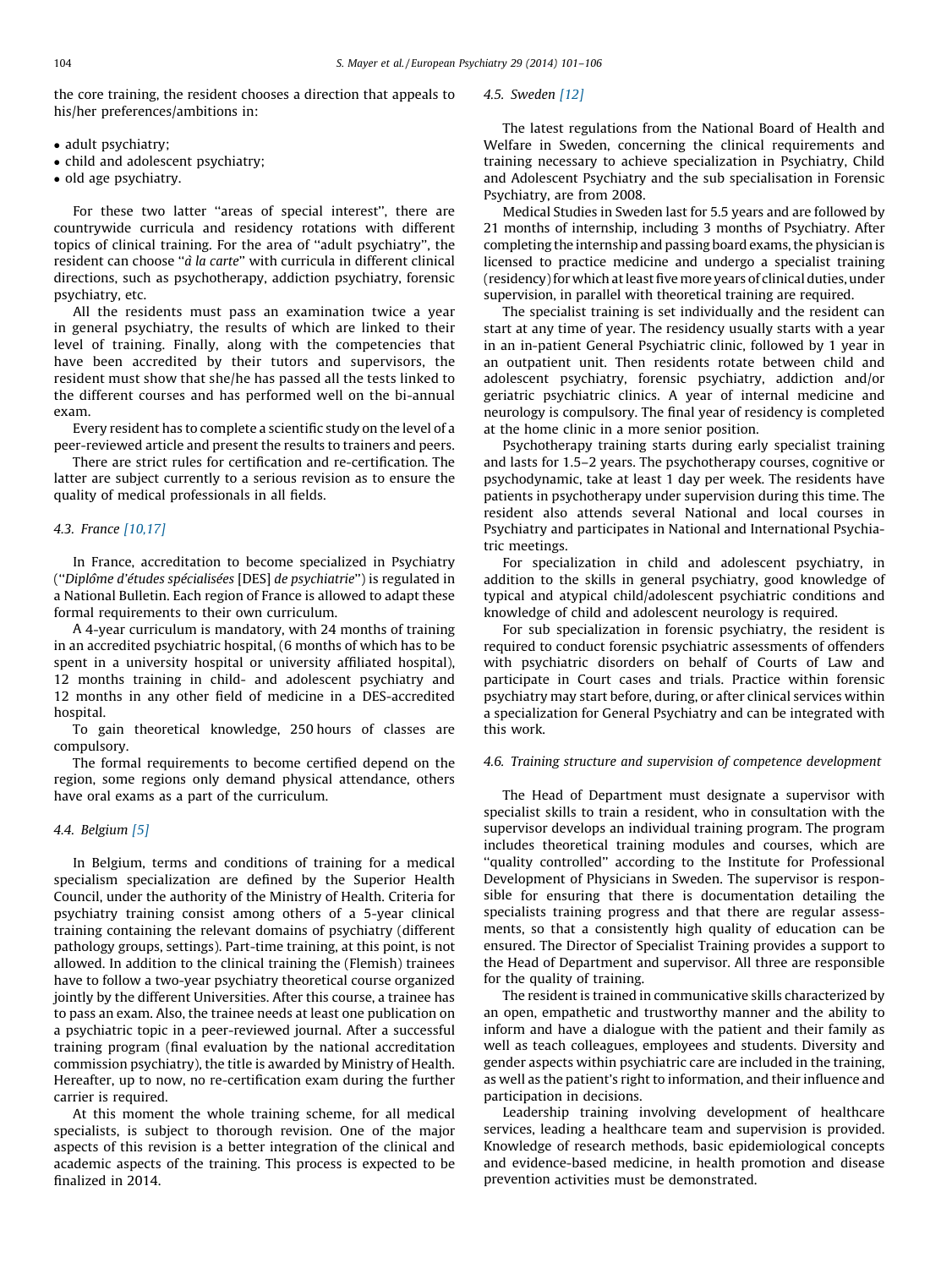<span id="page-4-0"></span>The training ends with a Certificate of Approved Clinical Service, with skills being assessed by a supervisor and the theoretical training is certificated by approved course leaders. The Head of Department decides when the trainee should apply to the National Board of Health and Welfare for a specialist diploma. There is no board examination. The Swedish Psychiatric system is characterized by its belief in freedom through responsibility.

#### 4.7. UK

The training is supervised by the Royal College of psychiatrists and lasts a minimum of six years. The first three years are called core training with six rotations of six months each two in general and community psychiatry and one in developmental psychiatry, which could be in learning disability or child psychiatry. Pre-set regular workplace based assessments are conducted regularly with feedback to the trainees. This is followed by taking the membership examination of the College after which the trainee commences one of the six higher or specialist training programmes in general and community psychiatry, child and adolescent psychiatry, old age psychiatry, forensic, medical psychotherapy or psychiatry of learning disability. In the three years of general and community psychiatry, one year can be spent in addictions, consultation-liaison or rehabilitation to gain specialism. The certificate of completion of training is in six categories only. The curricula are publicly available and describe contents and competencies as well as assessment methods.

#### 5. Conclusions

Many efforts had been made during the last centuries to fulfil the European idea that ensures freedom of movement and freedom of working. The acceptance of post-graduate training in psychiatry is mostly a matter of trust between the different countries  $[16]$ , as there is no systematic overview or official source to compare the different ways of training. The published surveys [\[9,14\]](#page-5-0) are a first step but have limited value due to the quality of the information (e.g. misunderstandings of the official curricula by the participants of the survey).

Due to the historical and cultural differences in Europe, which caused different systems of university education and different healthcare systems, a harmonization and standardization process of post-graduate training in Europe has also the challenge to adapt the training curricula to the special needs of each country of the European Union. As migration of professionals within the EU increases [\[4\]](#page-5-0), a simpler way to compare training is required and a standard should be established. For those who are recruiting and supporting psychiatry residents, an understanding of the diversity of post-graduate training for psychiatrists within Europe is essential. Right now, there is no easy access to the different training curricula. A project to ensure translation of the national legal requirements in the three link languages of the EU, or at least to English (as the international language of research and publication) should be started, with the aim to publish these requirements in an easy accessible way. This would also help to document efforts undertaken since the 2003 agreement of the UEMS Charter [\[18\]](#page-5-0), which already called for further harmonization.

A harmonization of post-graduate training could also help to facilitate all European psychiatrists in keeping up-to-date with medical progress. Medicine and especially psychiatry are under constant influence of newly acquired knowledge from pathophysiology and treatment options for different diseases. Dementia for example is becoming a global burden for healthcare systems all over Europe, and since new mechanisms concerning the neurobiological and pathophysiological developments behind dementia are being discovered this traditionally typical ''psychiatricdisease'' becomes more and more of interest for neurologists. This demonstrates the necessity for broader training, which crosses the boundaries of general psychiatry, at present not compulsory in many EU-countries. It is well-known that the outcome and severity of several psychiatric diseases like depression [\[15\]](#page-5-0), obsessive-compulsive disorder [\[7\]](#page-5-0) or schizophrenia [\[11\]](#page-5-0) is better, if pharmacotherapy is combined with psychotherapy. However, the surveys [\[6,9,14\]](#page-5-0) undertaken to compare postgraduate treatment show that practicing psychotherapy is not compulsory in all EU-Countries. For these reasons, changes in psychiatric knowledge should be implemented uniformly in all EUcountries, to keep a high standard of treatment throughout the EU.

We abstained from providing a complete overview on all EU countries. The comparison of six different curricula presented in our paper shows substantial differences between post-graduate training in Europe and gives reason to the need for harmonization of training within the EU. Useful would be an approach considering both the cultural and/or social differences but also the necessity for harmonisation of key issues in the different post-graduate training systems. Moreover, is important to establish a standardized test to reach an approved European Qualification. Other UEMS Sections such as the UEMS Sections of Surgeons have already introduced a harmonized Qualification level, the ''Fellow of the European Board of Surgery''. To become certified on this qualification level, it is compulsory to present a ''logbook countersigned by an independent expert on every page. The logbook must include general information (surgeon, hospital) and for any item the type of procedure and patient initials or hospital admission number'' [\[2\]](#page-5-0) and besides other qualification requirements, the trainee has to pass a formal examination.

A similar system could help to harmonize post-graduate training in psychiatry, encouraging trainers and trainees to obtain an even higher quality and level of training and could be used as an objective measurement for healthcare providers to assess the qualifications of job candidates from different European countries.

A standardization and harmonization of post-graduate training, in psychiatry combined with an easy access to the official curricula in order to be able to compare them, could help to raise the quality of psychiatric treatment in Europe and facilitate smooth cross-European movement of highly trained specialists.

#### 6. Recommendations

EPA must encourage sharing of information on curricula and assessment as well as patterns of training

Translation of the official post-graduate curricula for psychiatrists in the three link languages of the European Union and publication on an official website

Harmonization and standardization of the official post-graduate curricula for psychiatrists in accordance with the UEMS Charter and International guidelines

Establishment of a qualification ''Fellow of the European Board of Psychiatry'' tested by the UEMS Charter with a formal examination either in the candidates' mother tongue or one of the EU link languages.

#### Disclosure of interest

The authors declare that they have no conflicts of interest concerning this article.

#### References

[1] de Rivera JLG. Psychiatry in Spain. Psychiatric Times [2002;19:34](http://refhub.elsevier.com/S0924-9338(14)00004-2/sbref0005).